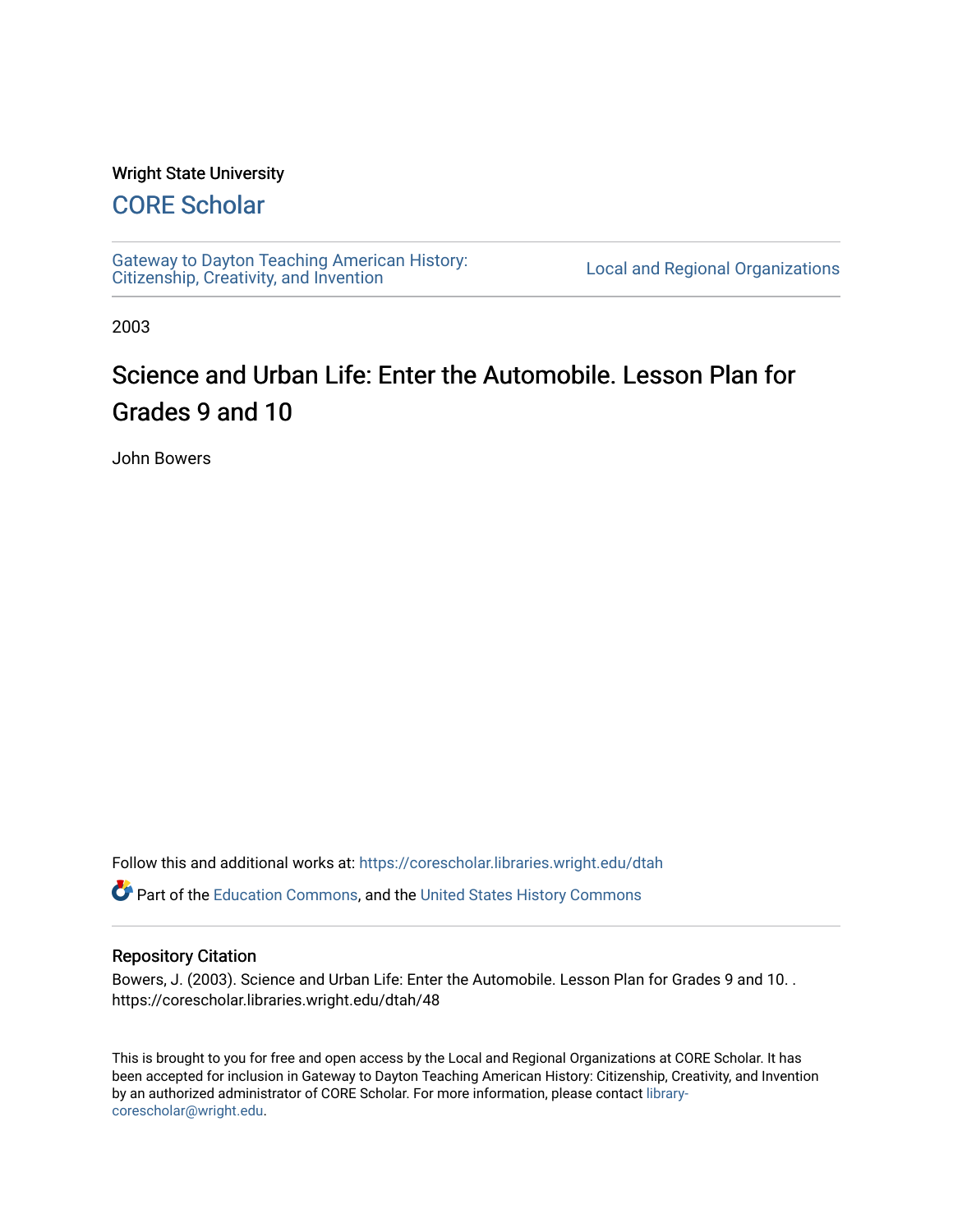# **Lesson Plans Science and Urban Life: Enter the Automobile**

**Author: John** Bowers

**Grade(s):** 9, 10 **Suggested Time:** 40 minutes

#### **Materials**

10 copies of the photo "Construction of the National Road" 40 copies of the six questions for "Construction of the National Road" photo exercise. *The Americans.* Danzer, Klor de Alva, Wilson, Woloch. Mc Dougal Littell. Evenston, IL, 1999.

### **Core Instruction**

Following a homework assignment to read Chapter 8 Section 1 of *The Americans* (pp. 289-302), and the completion of Section 1 Assessment on page 302, the class will be broken into groups of four to five pupils each.

The groups will then be given a copy of the photo "Construction of the National Road" and instructed to study the photo and discuss it in their groups.

After a period of about 10 minutes, the groups will receive a copy of the worksheet and told to complete it, answering all six questions in sentence form. They will have twenty minutes to complete this portion of the assignment.

The groups will use the remaining fifteen to twenty minutes to present their conclusions to the class.

#### **Assessment**

#### *Short answer questions:*

**In** one to two sentences, explain the impact that advances in science and technology was having on towns and villages in American at the turn of the century.

Electricity and telephone lines were changing the appearance of the streets in towns and villages.

The increase in truck and car traffic was requiring the improvement and paving of only the streets in towns but in the main connector routes between town and larger cities.

### **Standards**

*History 9-10, Benchmark B:* Explain the social, political, economic effects of industrialization.

o *Indicator:* Grade 10, **GLI** 1. Explain the effects of industrialization in the United States in the 19th century including: e. the emergence of a middle class and its impact on culture